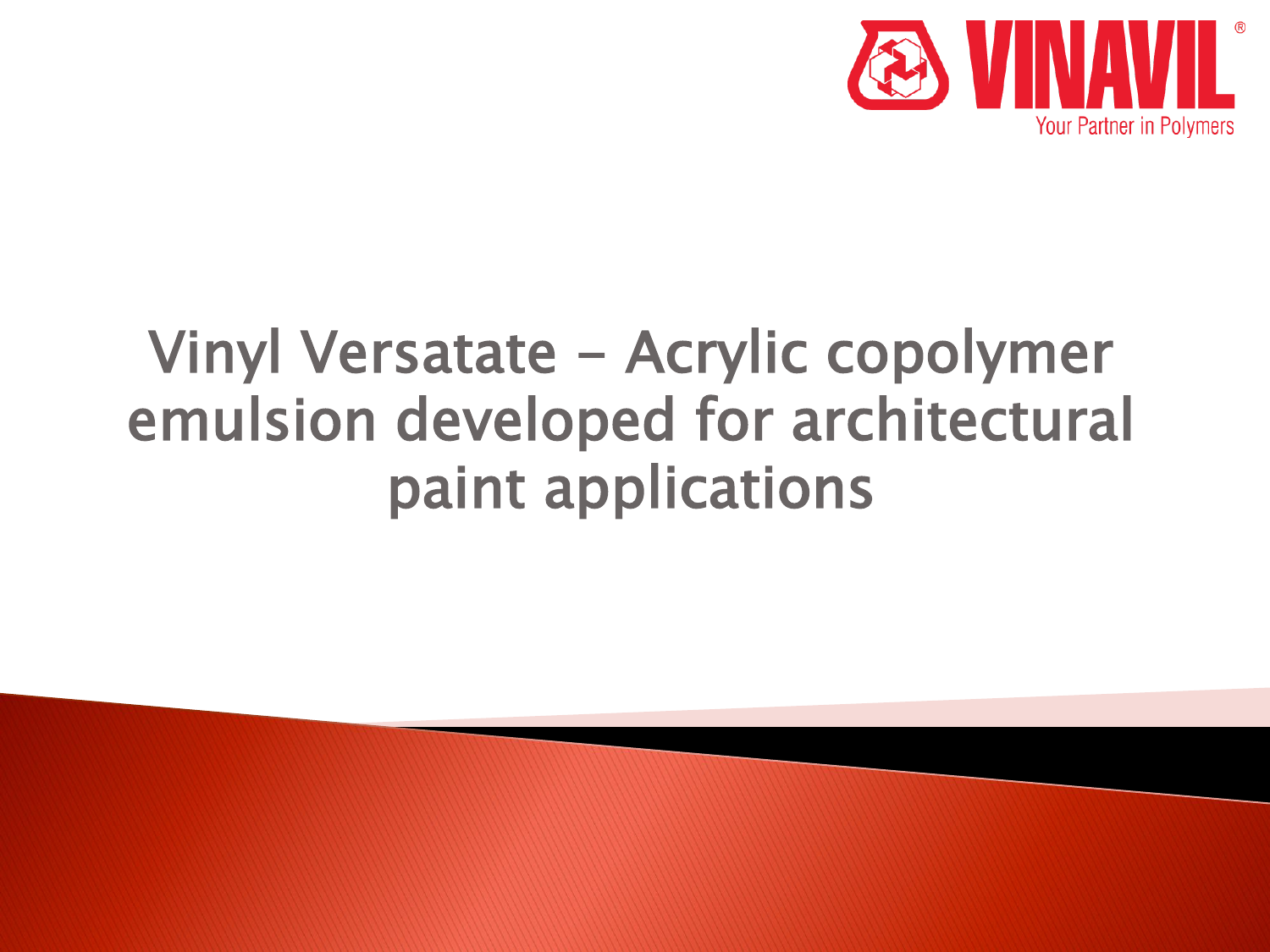# **Vinyl Versatate Technology Overview**



Vinyl Neodecanoate Monomer  $R^1$  +  $R^2$  = 7 carbon atoms Vinyl Neononanoate Monomer  $R^1$  +  $R^2$  = 6 carbon atoms

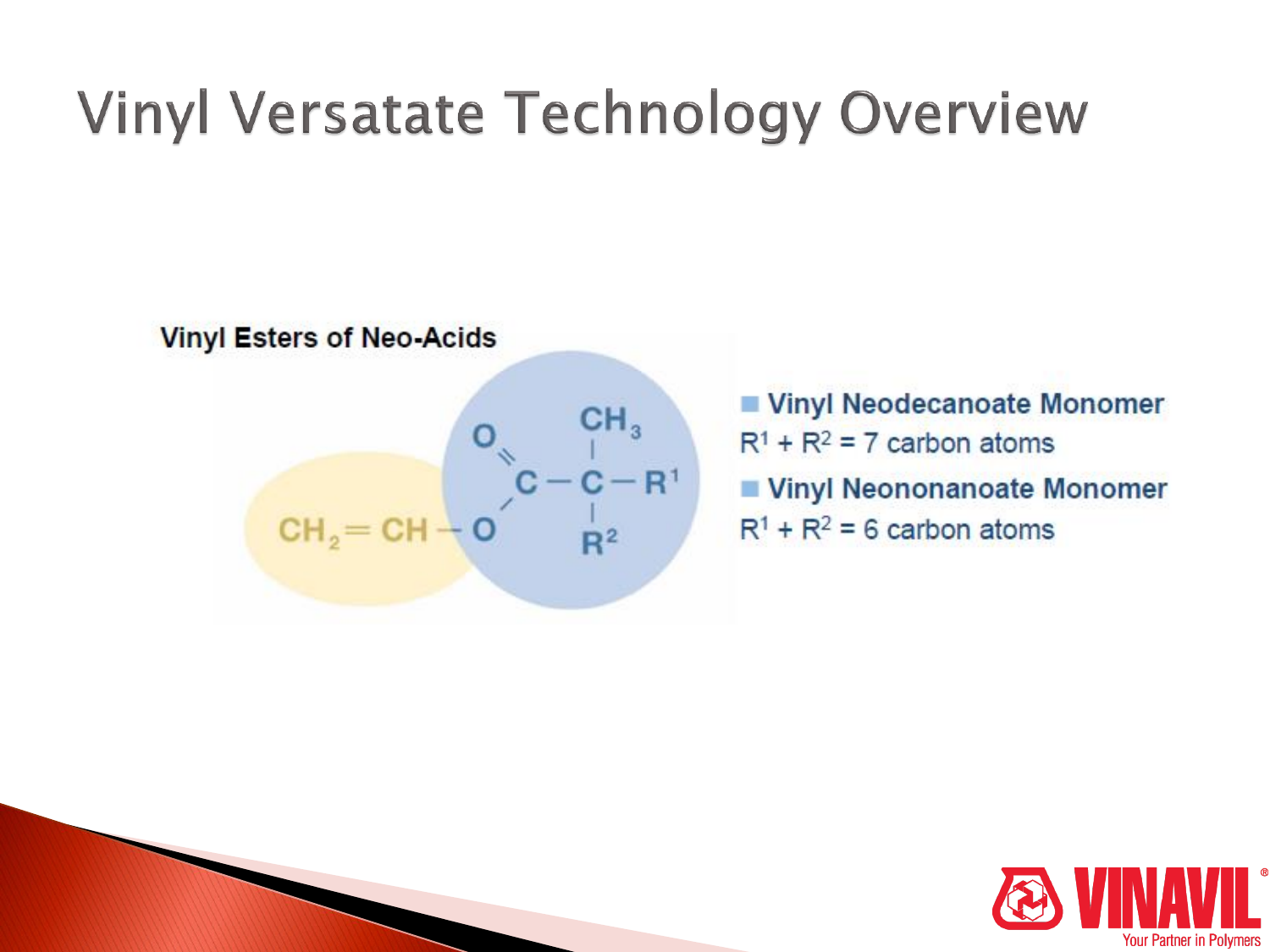# **Vinyl Versatate Technology Overview**

Properties:

- Saturated, branched alkyl group
- Low water solubility
- Vinyl neodecanoate Tg -3C
- Vinyl neononanoate Tg 70C

### Benefits:

- Hydrophobicity
- UV Stability
- Low surface tension

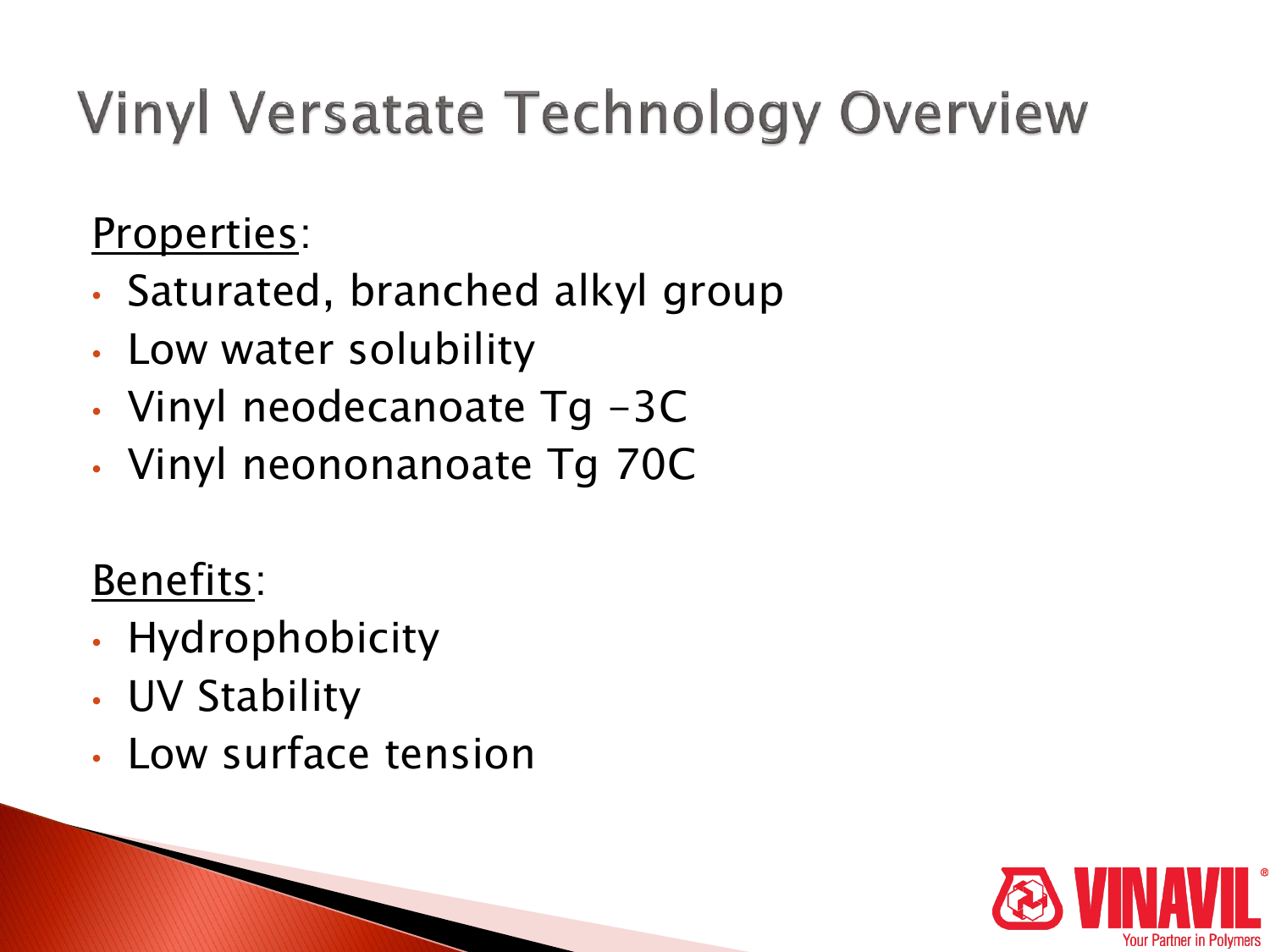#### TYPICAL VALUES

**The Comment of Comment Comment Comment** 

| Solids content                           | 52 %         |
|------------------------------------------|--------------|
| <b>Brookfield viscosity</b>              | 600 cps      |
| pH                                       | 6.0          |
| Minimum film-forming temperature (MFFT)  | $+13$ °C     |
| <b>Glass Transition Temperature (Tg)</b> | $+24$ °C     |
| Prevailing particle size                 | $0.15 \mu m$ |

FILM CHARACTERISTICS: Coalesced film is transparent and glossy

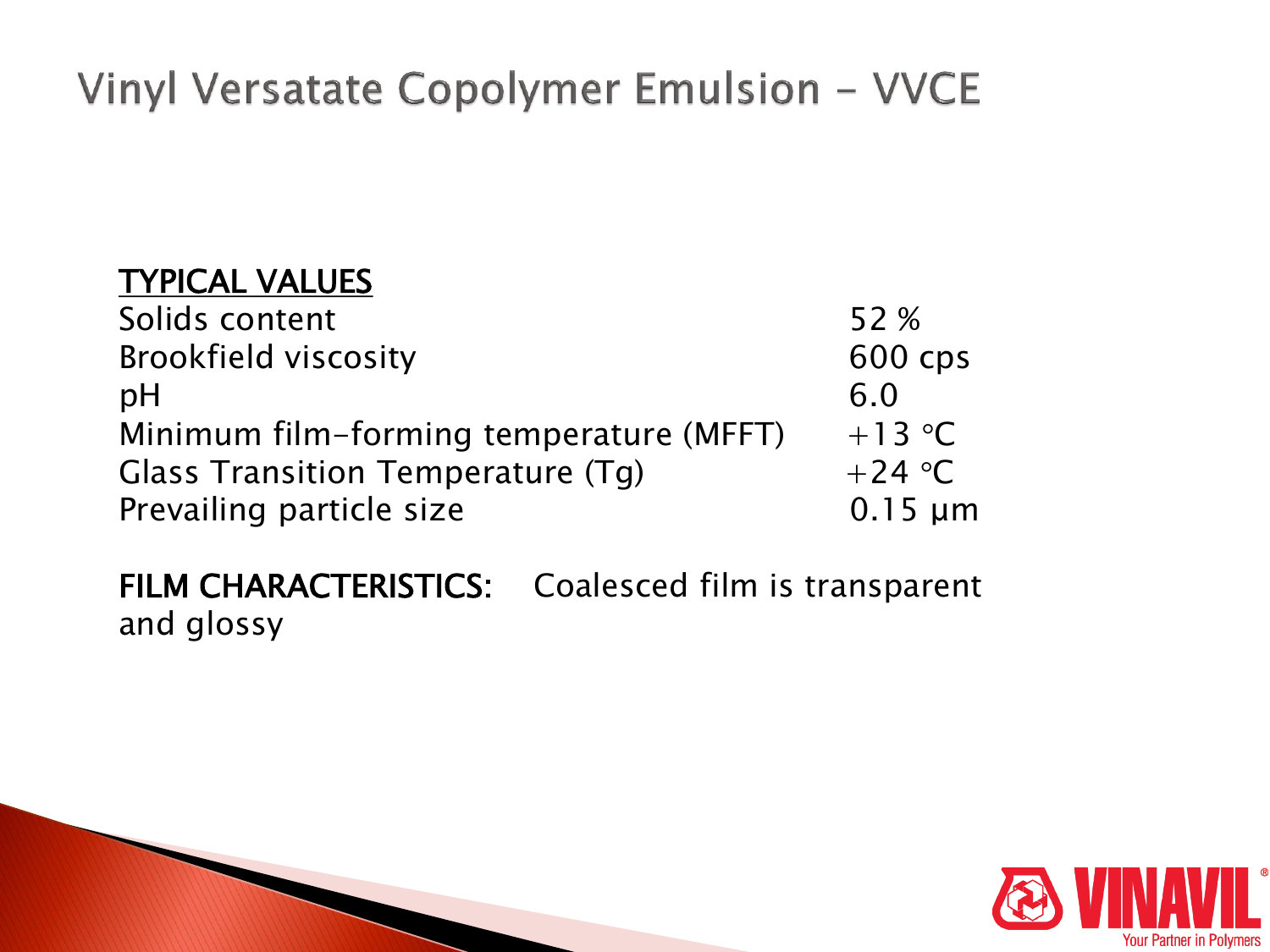#### BENCHMARK TESTING

VVCE was formulated to produce the following paints:

- 1. Flat finish at 65% PVC
- 2. Satin finish at 40% PVC

**The Comment of Comment Comment Comment** 

These 2 paints were benchmarked against paints manufactured by a national brand and a regional brand:

- 1. Flat finish: Paint A1 (regional brand) and Paint B1 (national brand)
- 2. Satin finish: Paint A2 (regional brand) and Paint B2 (national brand)

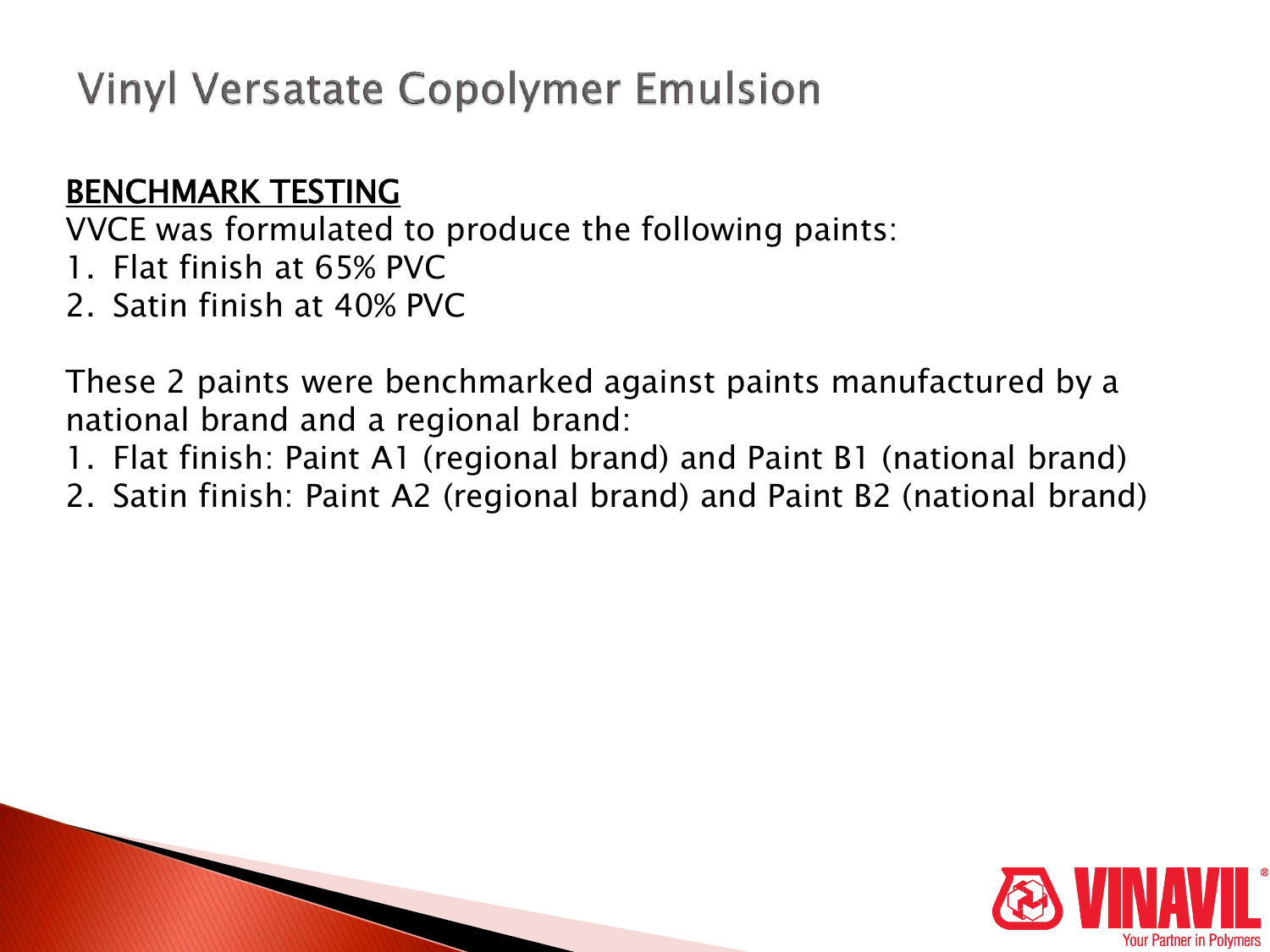|                 | <b>Commercial Name</b> | % weight |
|-----------------|------------------------|----------|
|                 | Water                  | 16.82%   |
|                 | Natrosol Plus 330PA    | 0.26%    |
|                 | Propylene Glycol (PG)  | 0.40%    |
|                 | $AMP-95$               | 0.08%    |
|                 | Tamol 165A             | 1.60%    |
|                 | Triton CF-10           | 0.24%    |
|                 | <b>Drew T-4507</b>     | 0.08%    |
|                 | <b>TSPP</b>            | 0.08%    |
| 65%             | Attagel 50             | 0.40%    |
|                 | Kronos 2310            | 16.03%   |
|                 | Minex 4                | 18.03%   |
| <b>PVC Flat</b> | <b>Mattex PRO</b>      | 11.61%   |
|                 | Water                  | 1.60%    |
| Formula         | Celite 499             | 2.00%    |
|                 | Water                  | 4.53%    |
|                 | <b>VVCE</b>            | 20.02%   |
|                 | Ropaque Ultra E        | 3.84%    |
|                 | Drew T-4507            | 0.12%    |
|                 | Texanol                | 0.72%    |
|                 | Optifilm 400           | 0.14%    |
|                 | Tergitol NP 13         | 0.16%    |
|                 | Proxel AQ              | 0.12%    |
|                 | Polyphase 678          | 0.28%    |
|                 | Aquaflow NHS-310       | 0.82%    |
|                 | RM-895                 | 0.02%    |
|                 | Total                  | 100.00%  |

VOC content =  $40 g/L$ 

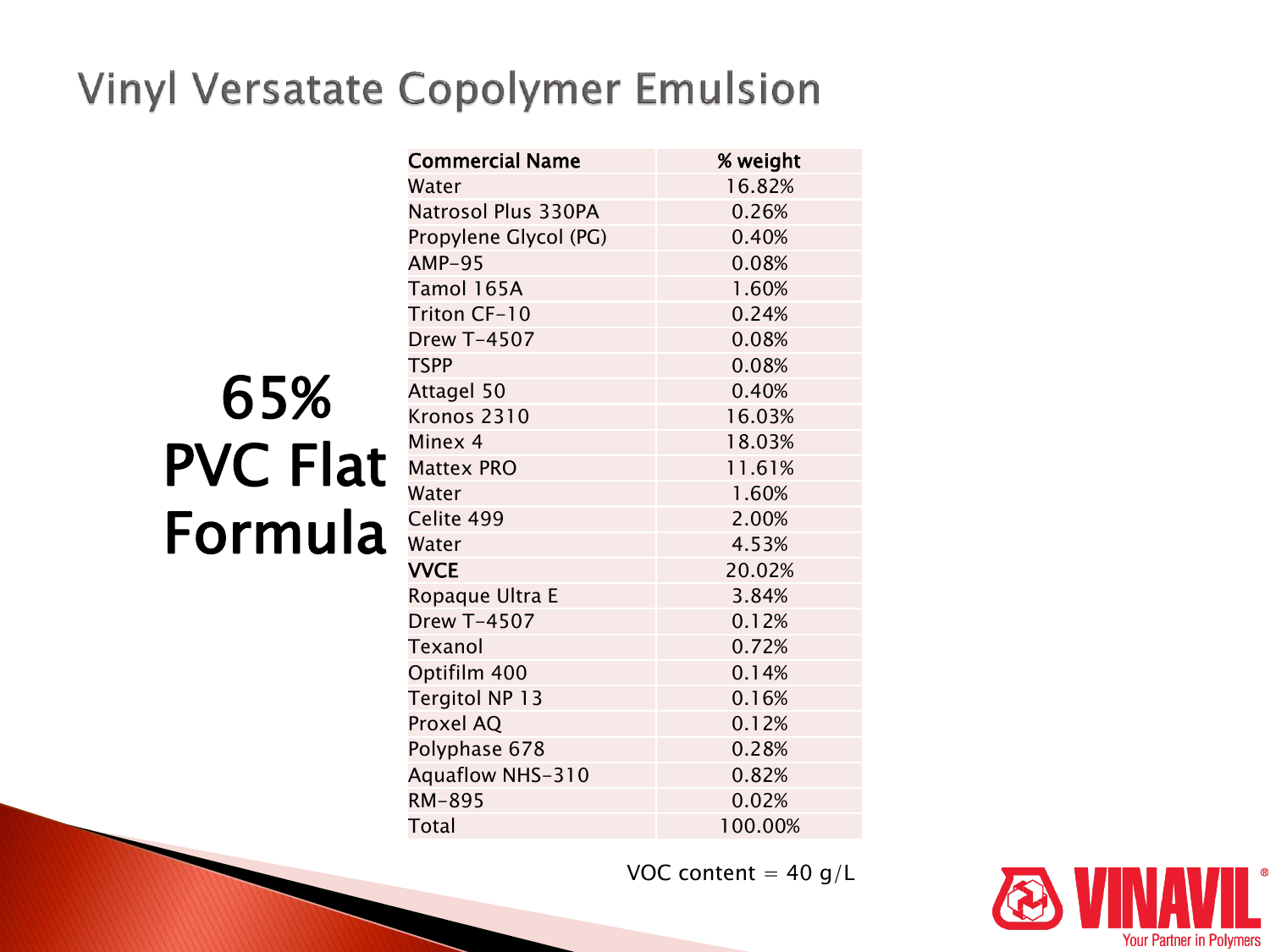P

| <b>Scrub Test</b><br><b>Environment</b> | <b>Commercial</b><br>Paint A1 | <b>VVCE 65% PVC</b><br>paint | <b>Commercial</b><br>Paint B1 | <b>VVCE 65%</b><br><b>PVC</b> paint |
|-----------------------------------------|-------------------------------|------------------------------|-------------------------------|-------------------------------------|
| anel 1-2 Average<br>Cycle               | 417.5                         | 466                          | 27.88                         | 419.25                              |
| % Ave Cycle                             | 89.59                         | <b>Control</b>               | 6.65                          | <b>Control</b>                      |
|                                         |                               | V                            |                               |                                     |
|                                         |                               |                              |                               |                                     |
|                                         |                               |                              |                               |                                     |

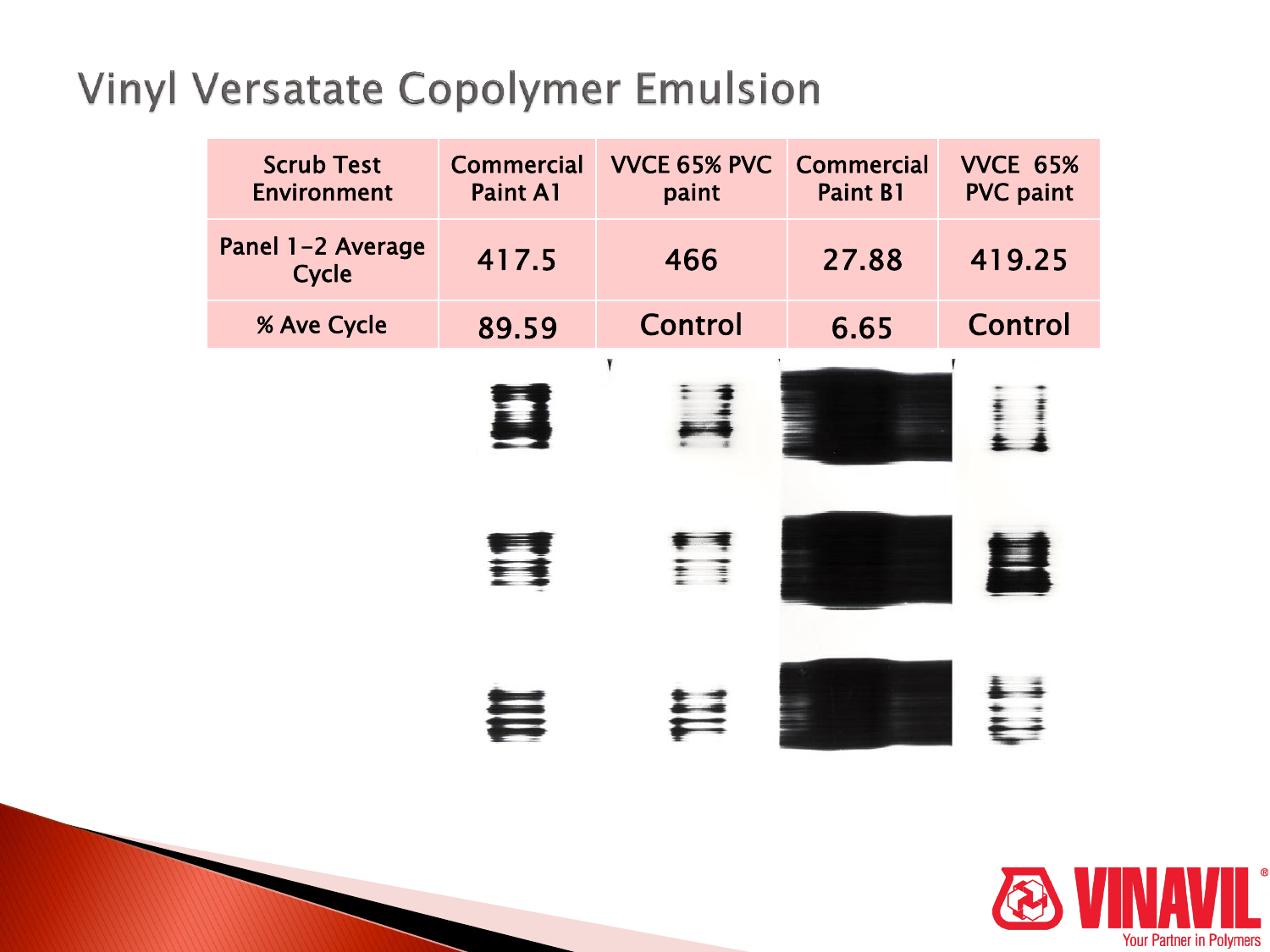| <b>Property</b>                                 | <b>VVCE</b> | $\mathsf{A}1$    | <b>B2</b>        |
|-------------------------------------------------|-------------|------------------|------------------|
| <b>Water</b><br>Absorption-7<br><b>Days</b>     | 7.1%        | 23.8%            | 24.7             |
| <b>Caustic</b><br>Resistance - 7<br><b>Days</b> | No Change   | <b>Dissolved</b> | <b>Dissolved</b> |

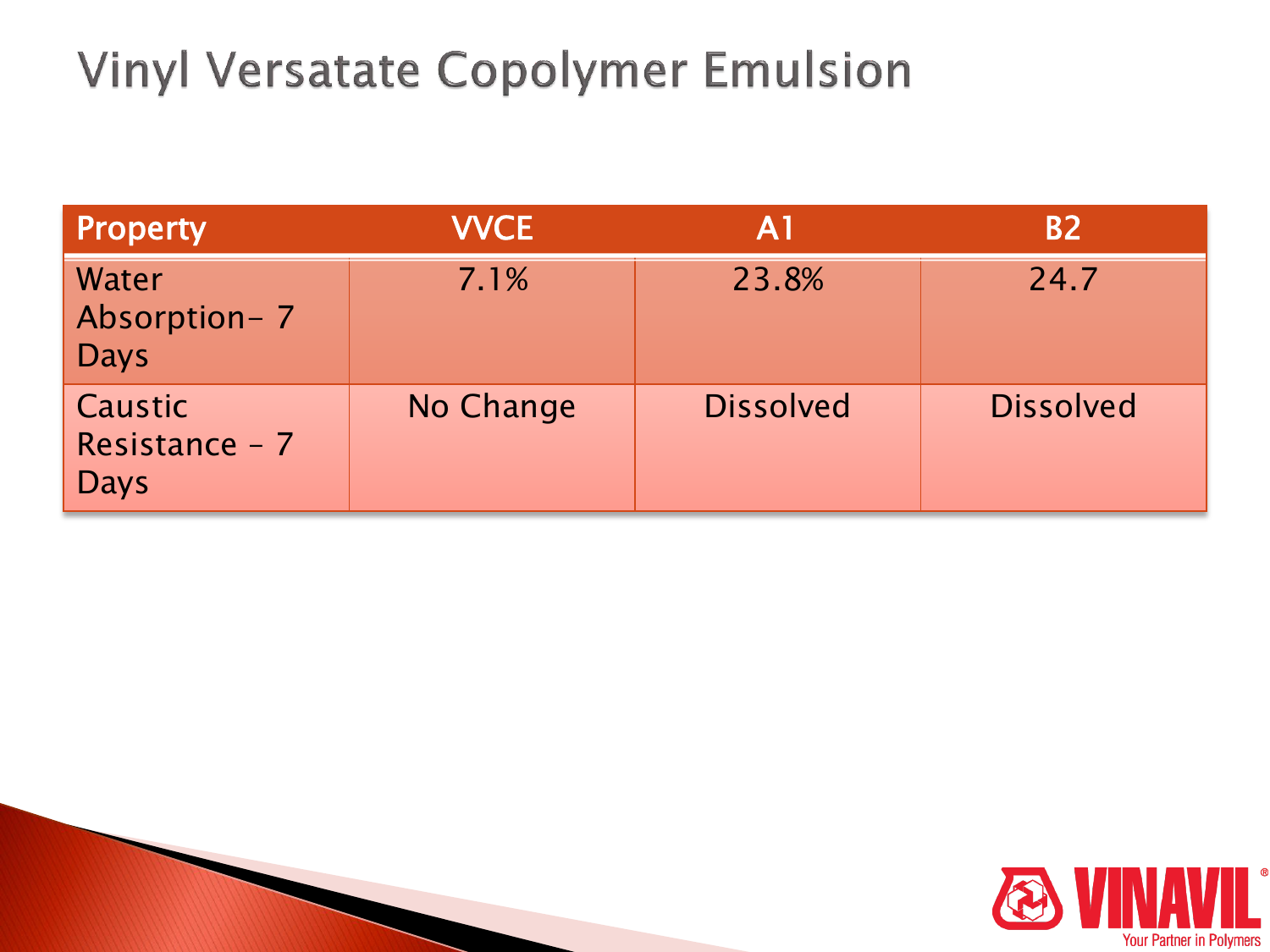#### DIRT PICK UP RESISTANCE



VVCE based paint shows better dirt pick up resistance

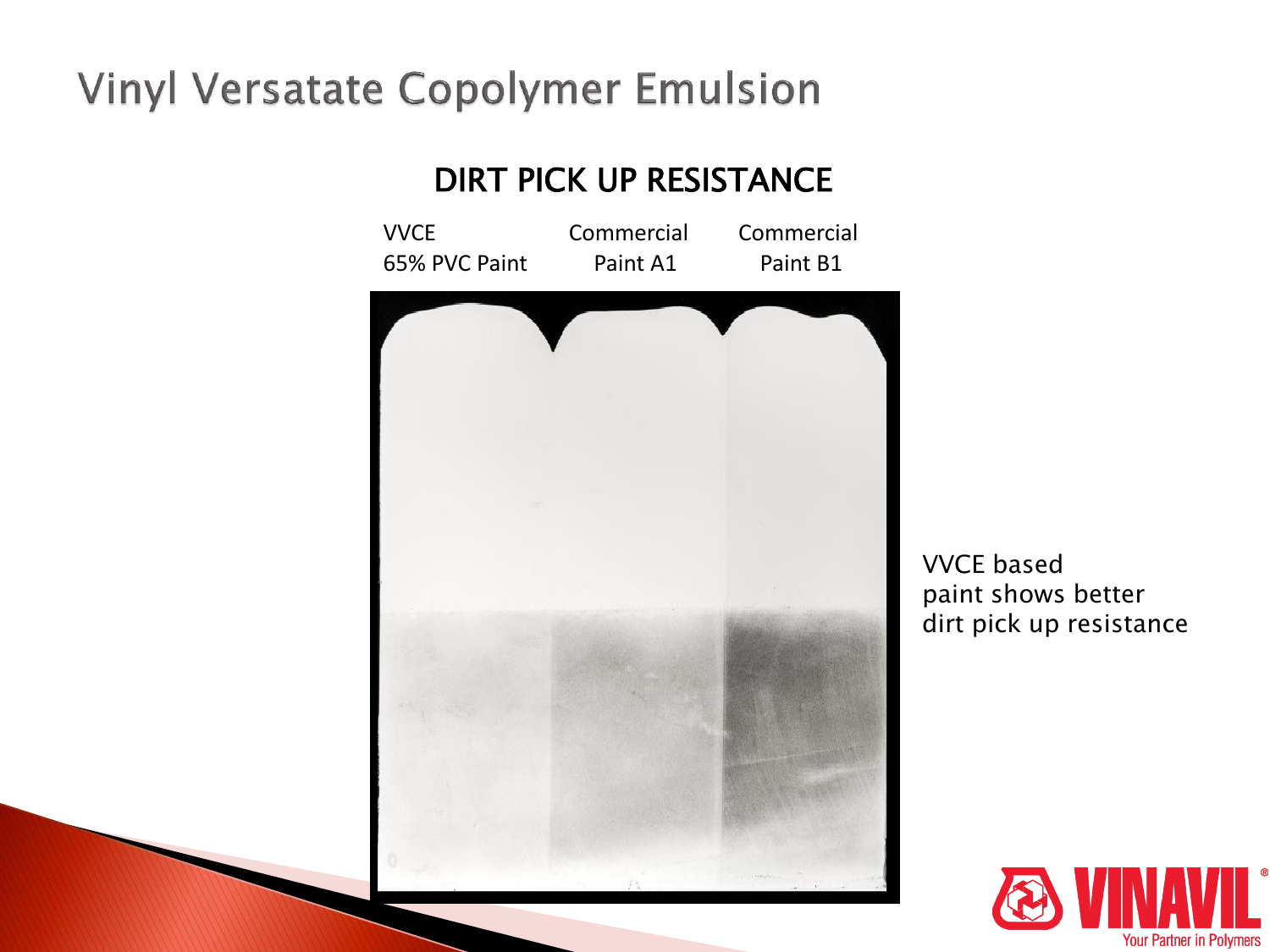**The Comment of Comment Comment Comment** 

#### Pendulum Hardness

| <b>Formula ID</b>                 |           | <b>65% PVC</b><br><b>VVCE</b> | <b>Commercial</b><br>Paint A1 | <b>Commercial</b><br><b>Paint B1</b> |
|-----------------------------------|-----------|-------------------------------|-------------------------------|--------------------------------------|
| König Pendulum<br><b>Hardness</b> | $3 - OSC$ | 44                            | 19                            | 24                                   |

A pendulum resting on a coating surface is set into oscillation (rocking) and the time for the oscillation amplitude to decrease by a specified amount measured. The shorter the damping time, the lower the hardness.

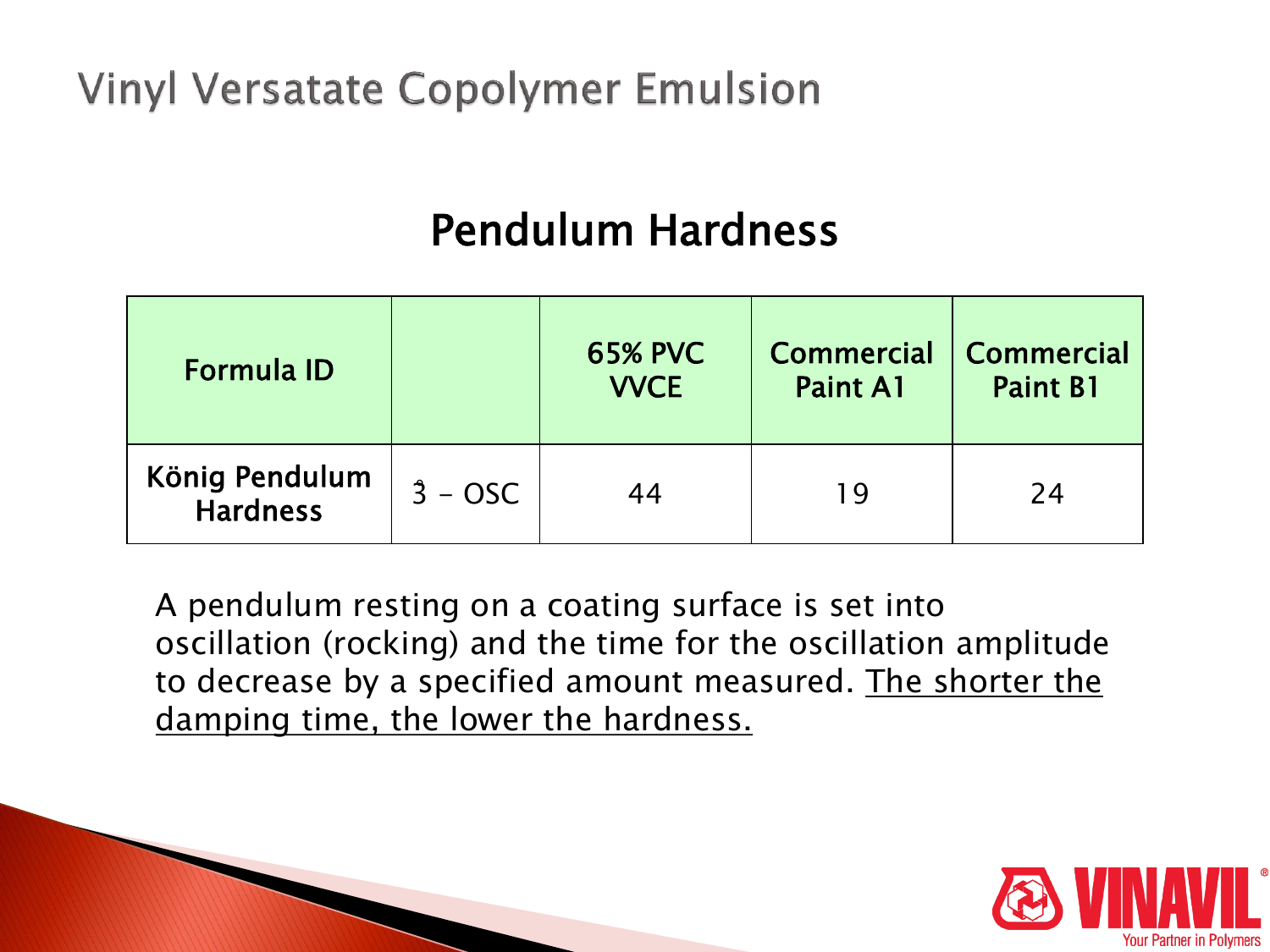| <b>Formula ID</b>    |                   | A1          | <b>B1</b>      | <b>VVCE</b> |
|----------------------|-------------------|-------------|----------------|-------------|
|                      |                   |             |                |             |
| <b>LTC</b>           |                   | <b>Pass</b> | <b>Pass</b>    | Pass        |
| <b>LTC GLOSS</b>     |                   | 1.4/2.5/2.2 | 1.3/2.6/0.8    | 1.4/2.3/2.1 |
| <b>WPG</b>           |                   | 11.60       | 11.25          | 12.656      |
| pH                   |                   | 8.64        | 8.61           | 8.76        |
|                      |                   |             |                |             |
|                      | Initial           | N/A         | N/A            | 89.7        |
| <b>Rheology (KU)</b> | ON                | N/A         | N/A            | 92.3        |
|                      | 7 Days            | 108.3       | 104.0          | 94.2        |
|                      | <b>DE KU</b>      | N/A         | N/A            | 4.5         |
| <b>ICI</b>           | Initial           | N/A         | N/A            | 1.48        |
|                      | ON                | N/A         | N/A            | 1.55        |
|                      | 7 Days            | 1.41        | 0.54           | 1.45        |
| <b>Gloss</b>         | AD, $O/N$         | 1.3/2.3/1.7 | 1.3/1.9/0.7    | 1.3/2.1/1.5 |
| Contrast Ratio       | 3 mils - AD       | 96.64       | 97.75          | 97.75       |
| Reflectance          |                   | 90.91       | 85.93          | 90.41       |
| <b>Yellowness</b>    |                   | 1.72        | 2.11           | 1.97        |
| Sag Resistance       | 4-24 mil          | 18          | 16             | 24          |
| <b>Flow Leveling</b> | Leneta            | 6           | $\overline{7}$ | 5           |
| <b>Wet Edge</b>      | <b>RT</b> - 10mil | 4           | $\overline{7}$ | 9           |
|                      | square            |             |                |             |
| <b>Dryto Touch</b>   | RT - 7mil         | 28          | 35             | 20          |

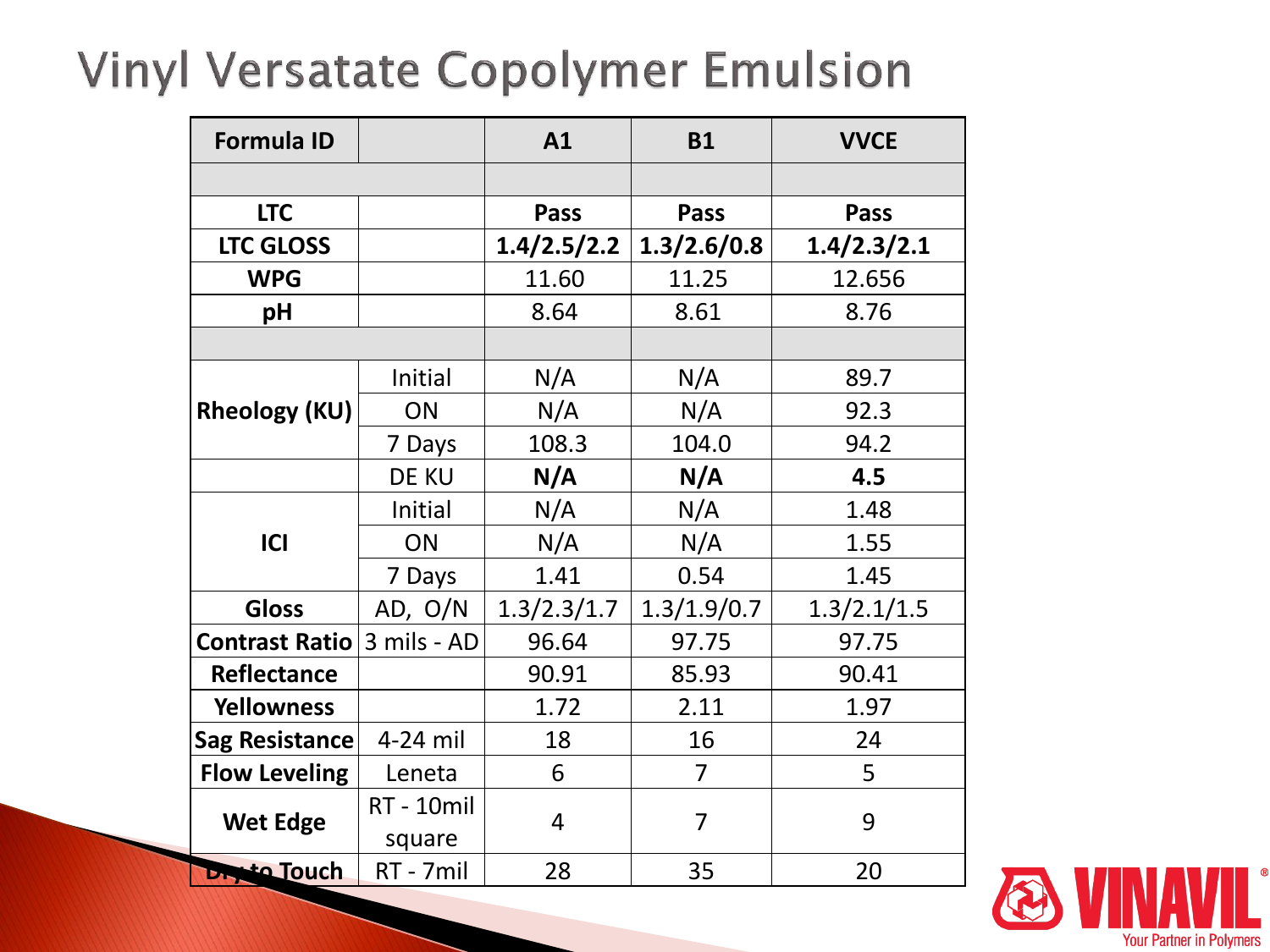40% PVC Satin Formula

| <b>Formula ID</b>      | 40% PVC VVCE |
|------------------------|--------------|
| <b>Commercial Name</b> | Weight %     |
| Kronos 4311            | 28.69        |
| Water                  | 4.48         |
| Propylene Glycol (PG)  | 0.90         |
| $AMP-95$               | 0.09         |
| Foamstar 2420          | 0.22         |
| <b>Tamol 1124</b>      | 0.54         |
| Triton CF-10           | 0.29         |
| Attagel 50             | 0.25         |
| Minex 10               | 10.22        |
| Water                  | 15.42        |
| <b>VVCE</b>            | 33.66        |
| Ropaque Ultra E        | 1.79         |
| Foamstar 2420          | 0.22         |
| Texanol                | 0.40         |
| Optifilm 400           | 1.26         |
| Proxel AQ              | 0.13         |
| Polyphase 678          | 0.27         |
| Aquaflow NHS-310       | 0.45         |
| <b>SCT-275</b>         | 0.43         |
| RM-895                 | 0.29         |
| <b>TOTAL</b>           | 100.00       |
| % Solid WT             | 50.8         |
| % Solid Vol            | 35.0         |
| <b>PVC</b>             | 40.05        |
| VOC                    | $<$ 50 g/L   |

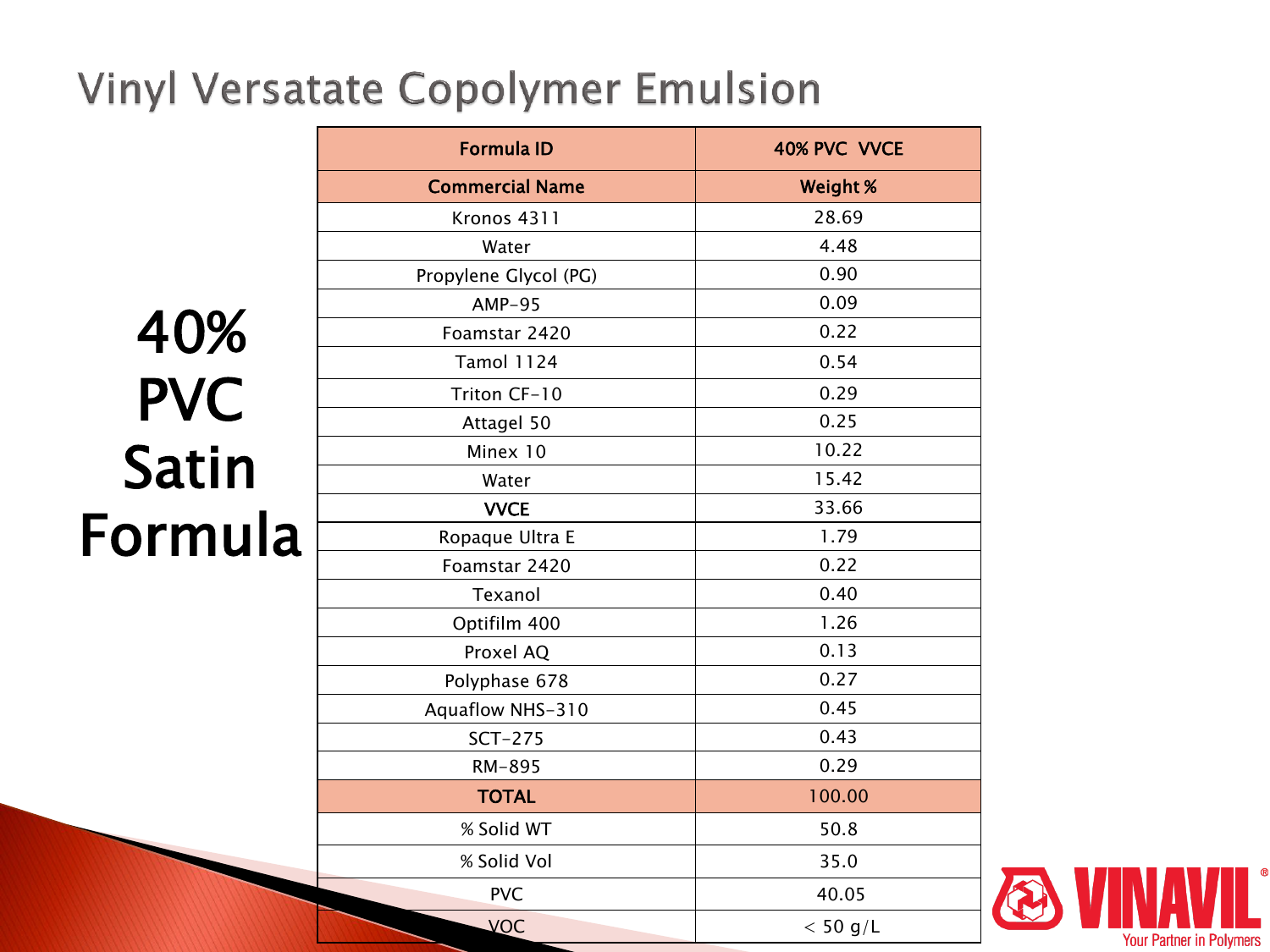| <b>Scrub Test</b><br><b>Environment</b> | <b>Satin</b><br><b>Commercial</b><br>Paint A2 | <b>Satin</b><br><b>VVCE</b><br>40% PVC paint | <b>Satin</b><br><b>Commercial</b><br>Paint B2 | <b>Satin</b><br>VVCE 40% PVC<br>paint |
|-----------------------------------------|-----------------------------------------------|----------------------------------------------|-----------------------------------------------|---------------------------------------|
| Panel 1-2 Average<br>Cycle              | 471                                           | 1092                                         | 1467                                          | 1183                                  |
| % Ave Cycle                             | 43.0                                          | <b>Control</b>                               | 124                                           | <b>Control</b>                        |
|                                         |                                               |                                              |                                               |                                       |
|                                         |                                               |                                              |                                               |                                       |
|                                         |                                               |                                              |                                               |                                       |

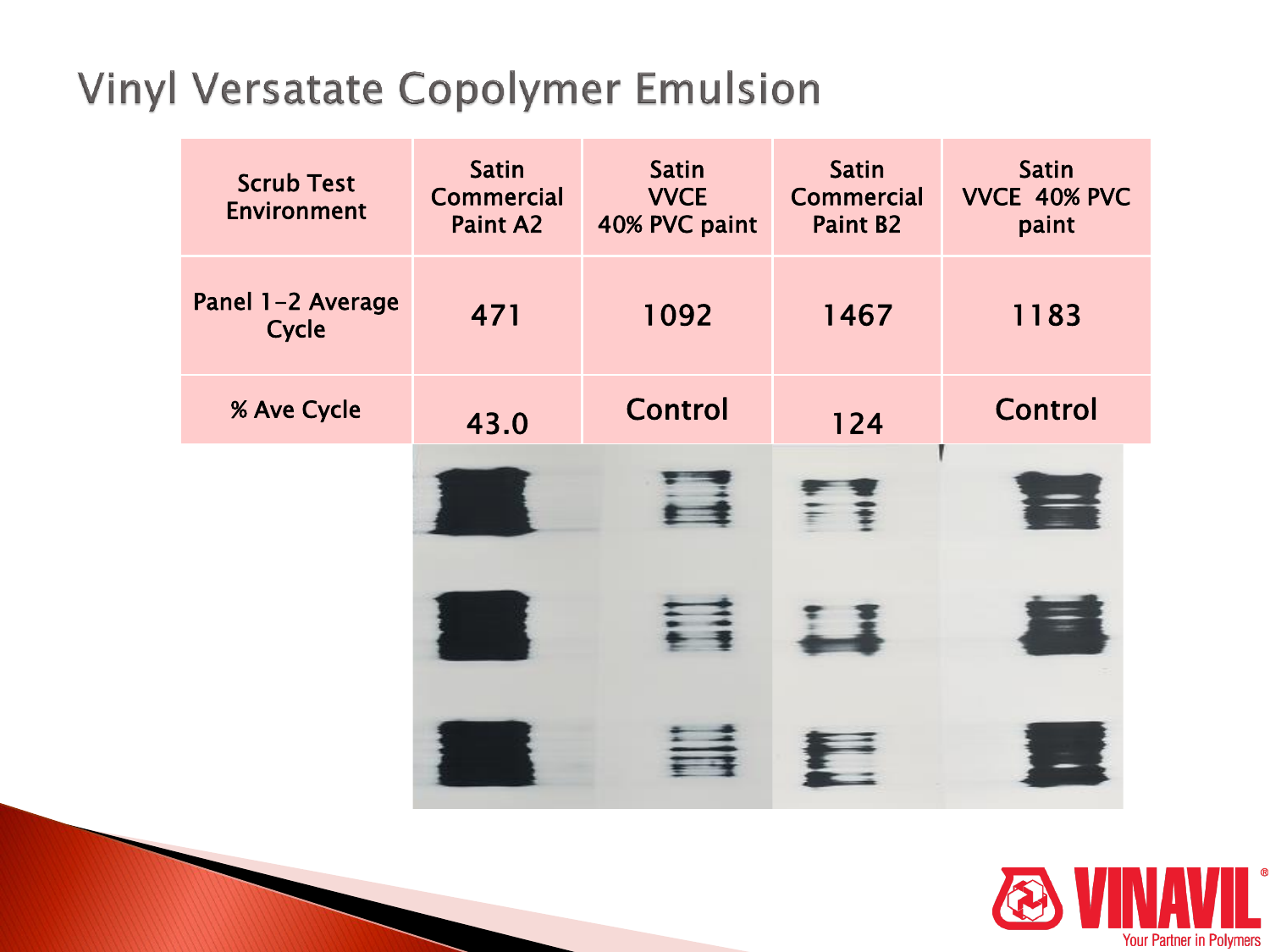| <b>Property</b>                                  | <b>VVCE</b> | A <sub>2</sub>   | <b>B2</b> |
|--------------------------------------------------|-------------|------------------|-----------|
| <b>Water</b><br>Absorption-7<br><b>Days</b>      | 13.4%       | 14.7%            | 16.0%     |
| <b>Caustic</b><br>Resistance - 15<br><b>Days</b> | No Change   | <b>Dissolved</b> | No Change |

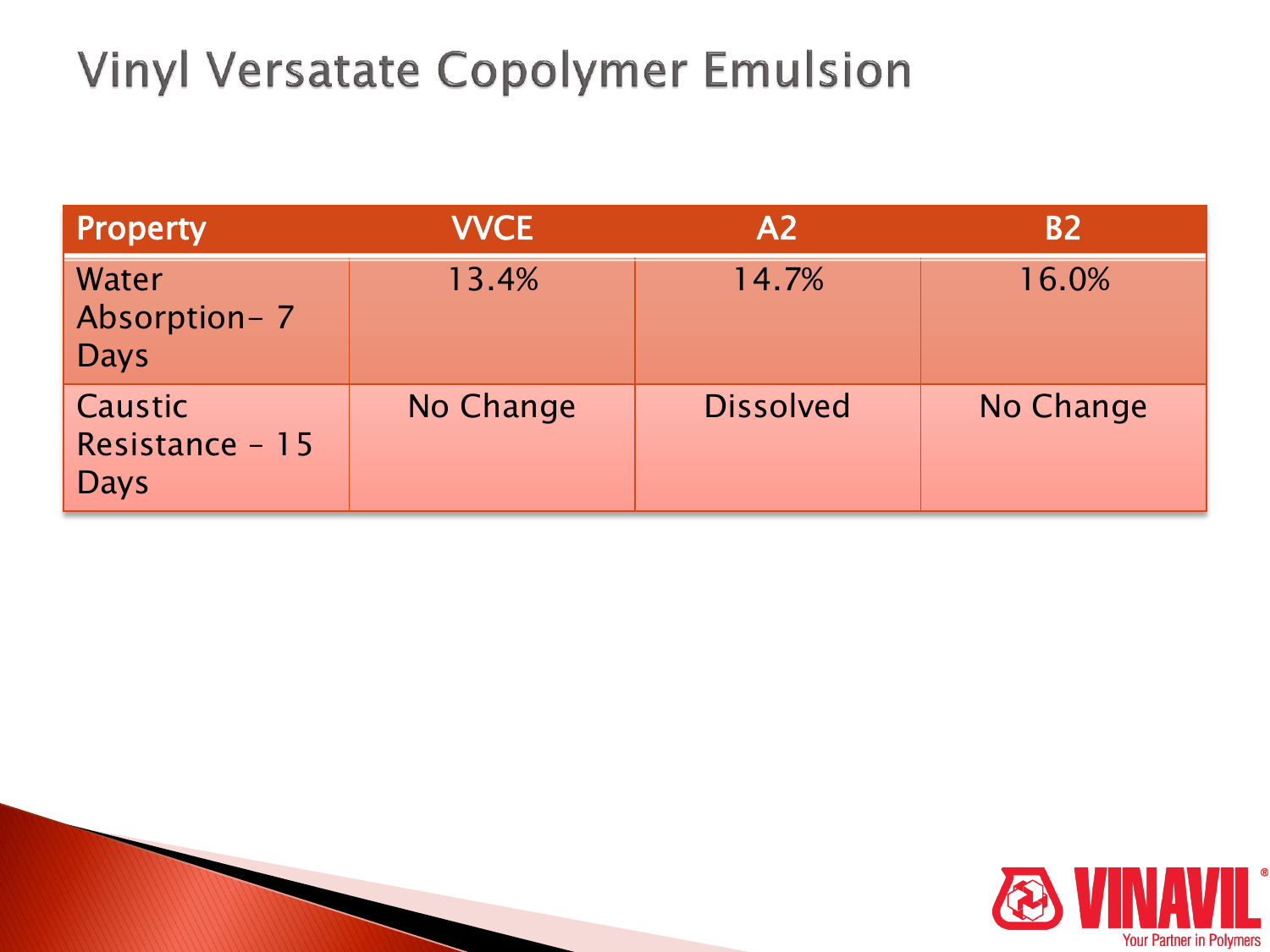#### Satin Physical Properties

| Formula ID                    |                  | <b>40% PVC</b><br><b>VVCE</b> | <b>Commercial</b><br>Paint A2 | <b>Commercial</b><br>Paint B <sub>2</sub> |
|-------------------------------|------------------|-------------------------------|-------------------------------|-------------------------------------------|
| <b>LTC</b>                    |                  | <b>PASS</b>                   | <b>PASS</b>                   | <b>PASS</b>                               |
| <b>LTC GLOSS</b>              |                  | 2.3/12.4/35.8                 | 2.5/14.7/36.8                 | 1.9/10.4/14.1                             |
| <b>WPG</b>                    |                  | 10.264                        | 10.46                         | 10.86                                     |
| pH                            |                  | 8.33                          |                               |                                           |
| <b>APPEARANCE PERFORMANCE</b> |                  |                               |                               |                                           |
|                               | Initial          | 98.6                          |                               |                                           |
| <b>Rheology (KU)</b>          | ON               | 98.9                          |                               |                                           |
|                               | 7 Days           | 99.1                          | 109.3                         | 109.4                                     |
|                               | DE KU            | 0.5                           |                               |                                           |
|                               | Initial          | 0.533                         |                               |                                           |
| <b>ICI</b>                    | <b>ON</b>        | 0.504                         |                               |                                           |
|                               | 7 Days           | 0.523                         | 0.397                         | 0.488                                     |
| <b>Gloss</b>                  | AD, $O/N$        | 2.4/13.0/34.7                 | 2.5/14.8/35.5                 | 1.8/9.3/12.4                              |
| <b>Contrast Ratio</b>         | $3$ mils - AD    | 98.33                         | 97.49                         | 98.81                                     |
| Reflectance                   |                  | 93.27                         | 90.7                          | 85.71                                     |
| <b>Yellowness</b>             |                  | 0.72                          | 1.47                          | 3.66                                      |
| <b>Sag Resistance</b>         | $4-24$ mil       | 20                            | 24                            | 24                                        |
| <b>Flow Leveling</b>          | Leneta           | 8                             | $\overline{7}$                | 6                                         |
| <b>Pendulum Hardness</b>      | 3 - OSC - Koenig | 15                            | 15                            | 11                                        |

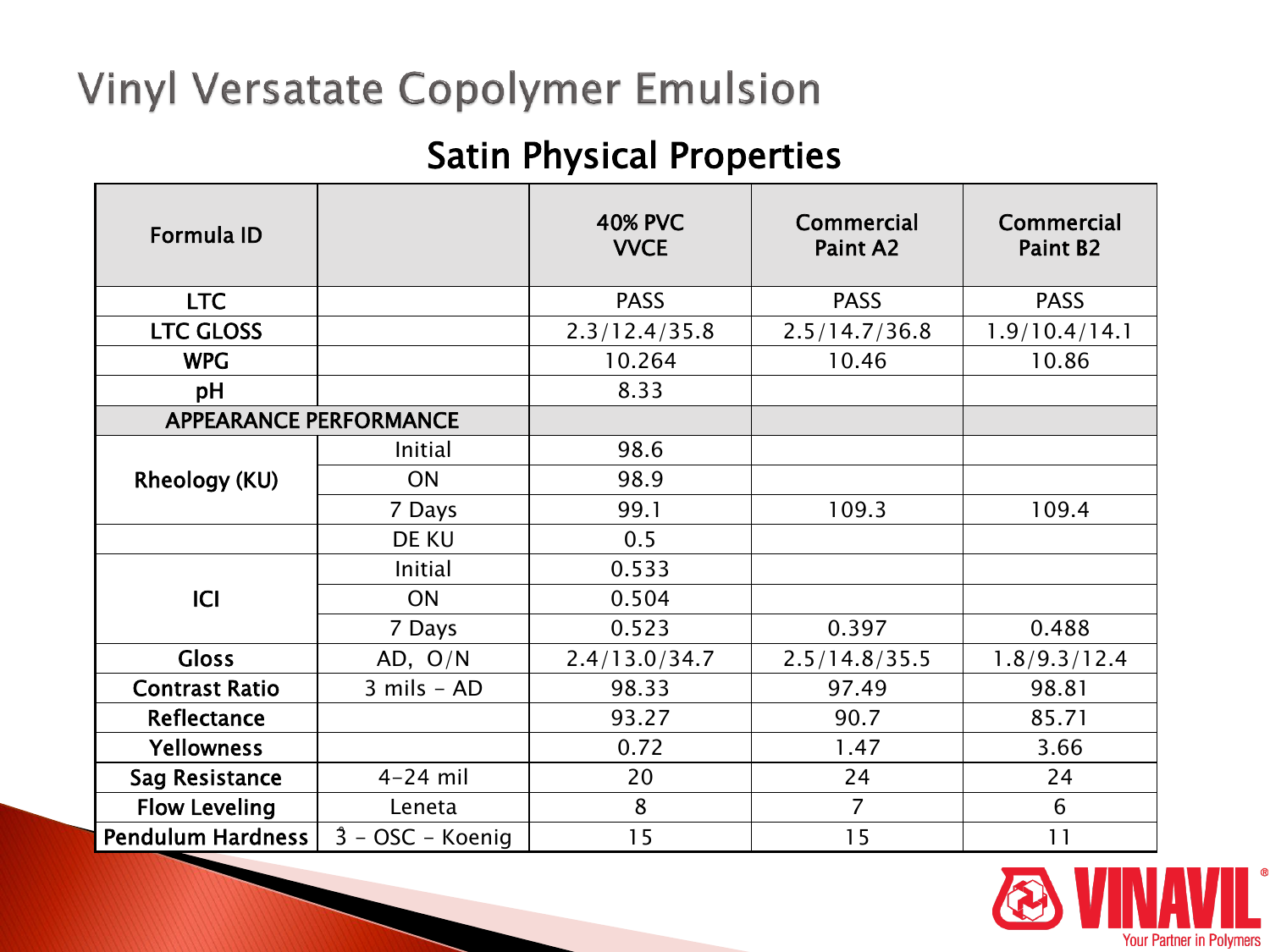## Summary:

### Paints formulated with vinyl versatate coplymer emulsion offer:

- High scrub resistance, especially at high PVC levels
- Excellent alkali resistance
- Superior water resistance

**The Common Seconds** 

- Better hiding power and pigment binding at higher PVC levels
- Excellent rheology behavior achieving high sag resistance in paint
- Cost-effective in paint formulations